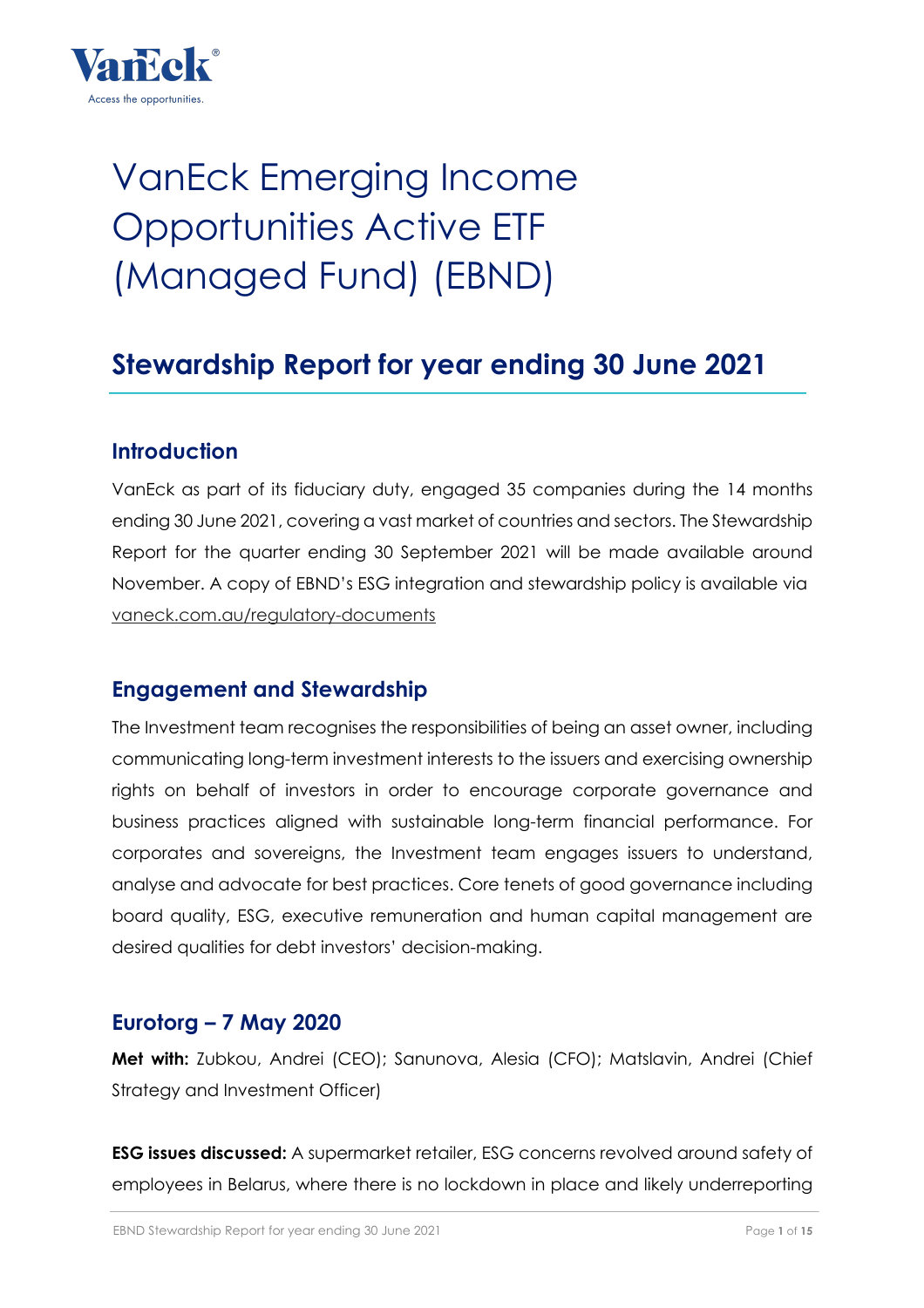

of cases. The company is providing all protective gear to employees (i.e. masks and gloves); temperature checks for all employees; stores are disinfected regularly; spacing controls in place for customers and employees. Co estimates around 10% of the population shops in its stores daily and takes protecting them, and their employees, seriously.

#### **IHS Netherlands – 14 May 2020**

**Met with:** Darwish, Mohamad (Sr VP); Angot, Olivier (Nigeria CFO); Walker, Adam (CFO)

**ESG issues discussed:** A cell tower co in Nigeria, IHS has concentrated on employee safety (i.e. masks, gloves, disinfectant), but also looked to the surrounding community. IHS has partnered with UNICEF to help finance distribution of health supplies in the country, including donating ambulances and testing kits to the in-country effort.

#### **Tullow Oil – 19 May 2020**

**Met with:** Evans, Matthew (Senior Investor Relations)

**ESG issues discussed:** An oil driller, Tullow has produced its first standalone sustainability report in years, in recognition of the growing importance of the topic, and the need to report separately. Specifically with regard to Covid-19, management has used its previous experience with other pandemics it has faced in Africa, to help ensure employee safety. Though co has been given permission to flare by the govt of Ghana, it has tried to avoid this mechanism for excess gas, instead increasing the gas it gives to the govt for electricity generation. Co in top industry quartile based on Intl Assoc of Oil & Gas Producers benchmarks for employee safety.

#### **Nexa Resources – 15 June 2020**

**Met with:** Menck, Rodrigo (Sr VP Finance, Group CFO); Mancini, Gabriel (Head Global Treasury); Varela, Roberta (IR)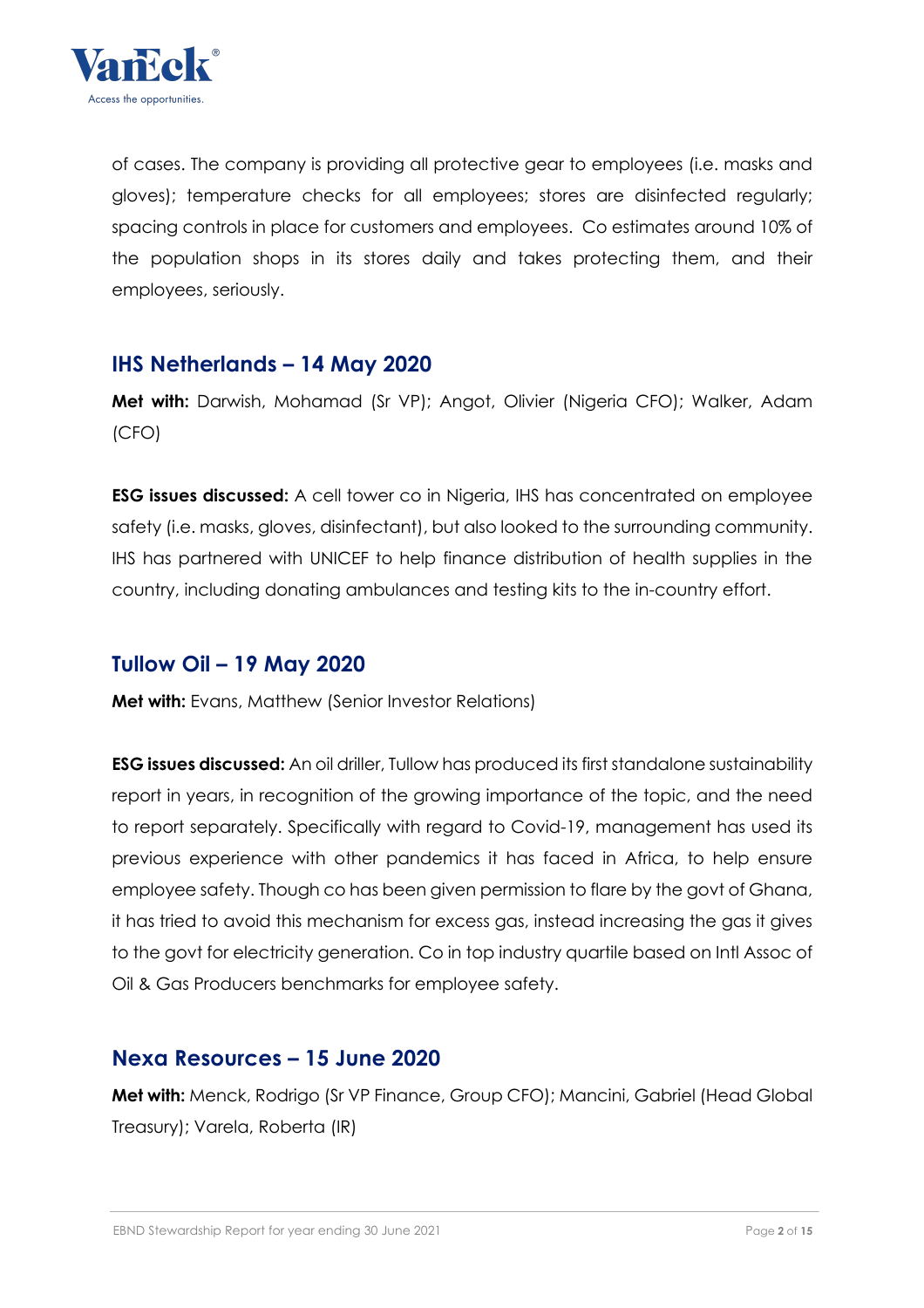

**ESG issues discussed:** A zinc miner with operations in Peru and Brazil, the company has been working to reduce its dependence on tailings dams for the disposal of waste product, especially in light of various tragedies in Brazil over the past 5 years. As a result, approximately 80% of the company's waste is not deposited in dams and is either dry stacked or backfilled. The remaining 20% is disposed of in downstream tailings dams, which are considered more stable than upstream dams.

#### **Tullow Oil – 10 July 2020**

**Met with:** Evans, Matthew (Senior Investor Relations)

**ESG issues discussed:** In spite of the company's precautions, one service ship had a Covid outbreak which management believes it has contained. The crew was removed, put in quarantine, and the ship was subject to a "deep clean". With regards to the FPSO, the company has had only one confirmed case, which resulted in moving that team onshore to quarantine. The FPSO is subject to routine "deep cleans", teams are moved on- and offshore together, and the FPSO is operated with a smaller crew, allowing for better social distancing. The company has experience with pandemics before and already had relatively strong protocols in place, plus a plan of action were there any incidents at its operations.

#### **Georgia Global Utilities – 15 July 2020**

**Met with:** Vakhtanaishvili, Giorgi (CEO); Alpaidze, Giorgi (CFO, Georgia Capital); Oliver, Michael (Advisor, Bank of Georgia); Namicheisvili, Avto (Deputy CEO Georgia Capital; Chairman Water Utility)

**ESG issues discussed:** Green bond roadshow, to refinance loans used for renewable energy, energy efficiency projects, and pollution prevention and control, as well as future spend on sustainable water and wastewater management. The bond got its green-bond qualification from Sustainalytics.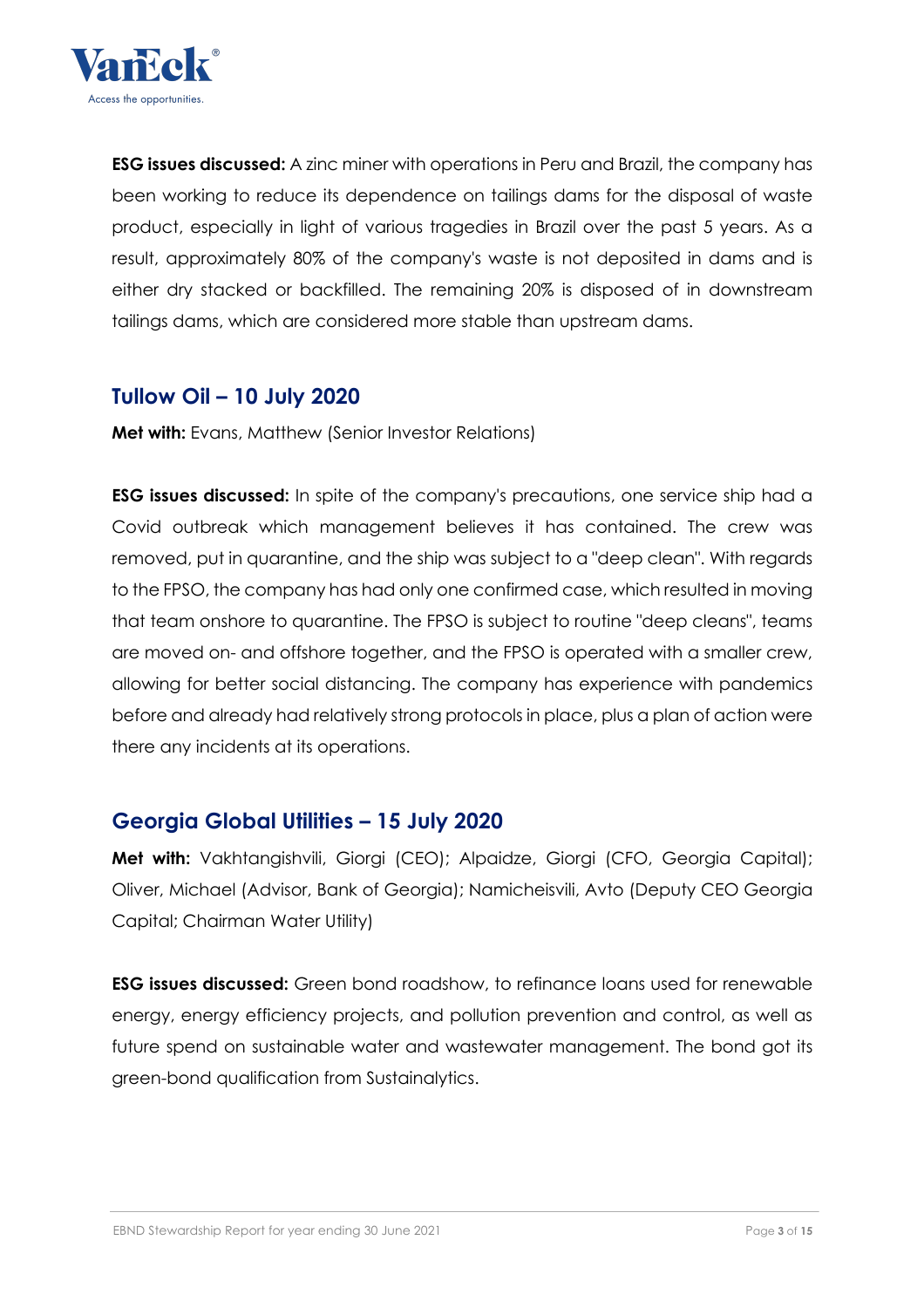

# **Cresud/IRSA – 17 July 2020**

**Met with:** Donato, Santiago (Head IR); Gaivironsky, Matias (CFO)

**ESG issues discussed:** This conglomerate includes IRSA, an Argentine real-estate company in which we are (at this point in time) invested. Very few of the company's malls are open at this time, but it is observing protocols with regard to shopper density, etc. More important is that as the pandemic has worsened, the company has eased the payment burden of tenants, only charging common expenses to it shopping centre clients. This represents only 20% of previous charges, but management believes it is important to provide relief to its leaseholders. Falling within governance, the company has engaged in a significant number of transactions, including local debt issuance, asset sales, and intercompany loans, among others, to make sure it has the wherewithal to meet its financial obligations in spite of the fact that the government of Argentina is not.

#### **Leviathan – 30 July 2020**

**Met with:** Abu, Yossi (CEO); Gvura, Yossi (Deputy CEO)

**ESG issues discussed:** Israel has a goal to eliminate coal in its electric grid by 2025 (approximately 30% of generation capacity currently). The Leviathan gas project is part of that plan; as production from the field increases, a greater portion of sales will be directed to Israel as it weens itself from coal and increases its energy dependence. The company has met all the local regulations with regard to environmental impact as required by law. There have been a few, minor breaches with regard to emissions that have been rectified.

#### **IHS Netherlands – 6 August 2020**

**Met with:** Darwish, Mohamad (Sr VP); Angot, Olivier (Nigeria CFO); Walker, Adam (CFO)

**ESG issues discussed:** Because of the pandemic, the company has begun its presentations with some discussion of what it has done regarding employee safety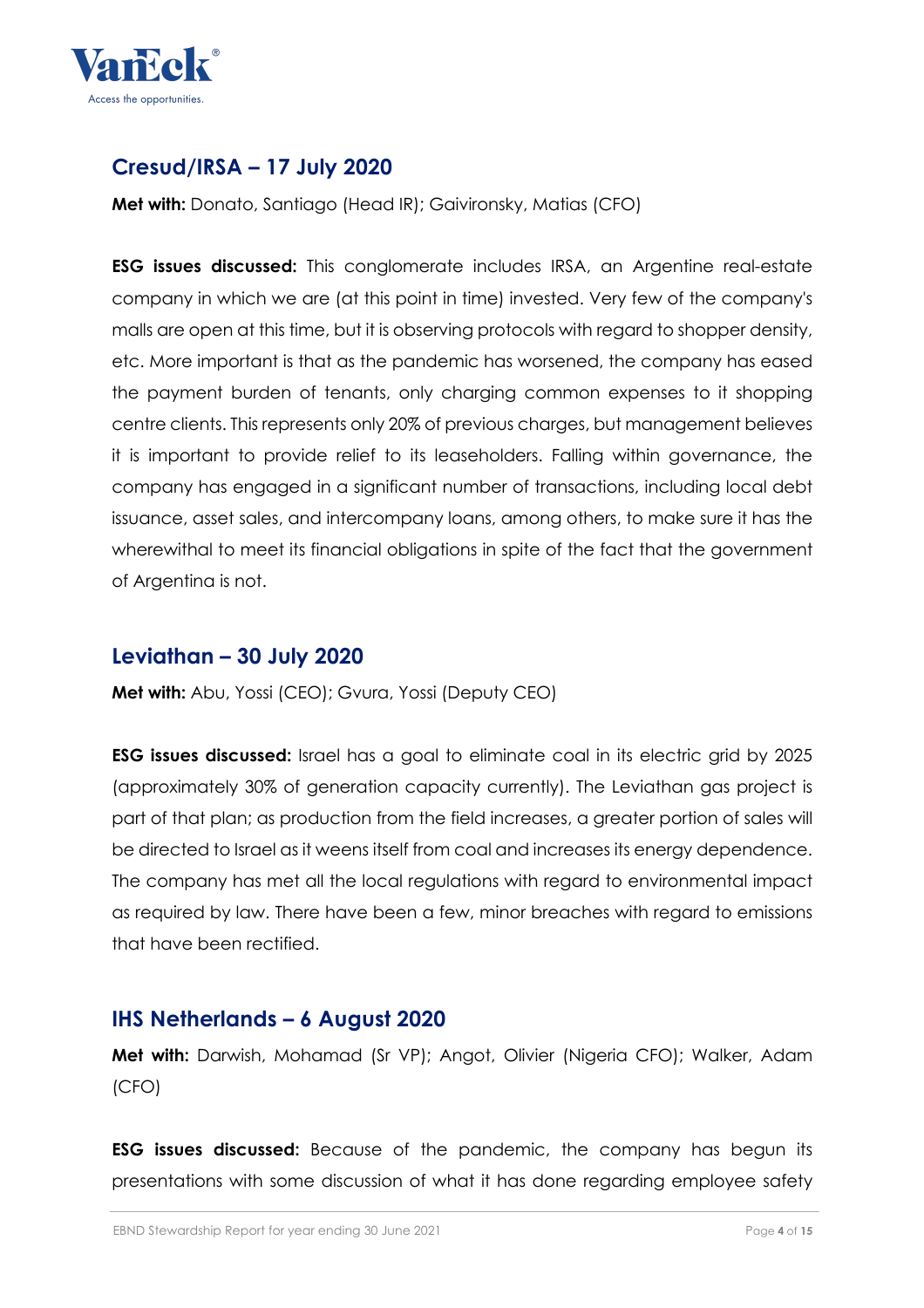

and how it is helping surrounding communities. I H S continued its program of donating testing kits to the Nigeria Centre for Disease Control in conjunction with UNICEF. In addition, it remains an essential industry for the country as cell towers need to remain functioning either the country loses communication abilities.

# **Puma Energy – 20 August 2020**

**Met with:** Fitzgerald, Anna (CEO); Kemp, Andrew (CFO); Medori, Rene (non-Executive Chairman)

**ESG issues discussed:** Due to the pandemic, the company has focused its efforts on workers' and customers' safety, whether providing PPE and mental health workshops for workers, or observing safety protocols in its stores for customers. In addition Puma created Puma Protects, an anti-bacterial hand santizer spray to be sold at its S. African service stations. The first three months' worth of profits to Children of the Dawn a nonprofit caring for vulnerable children. Puma has also engaged in various community support activities, including delivering food.

# **Brooge Energy – 10 September 2020**

**Met with:** Saheb, Lina (Chief Strategy Officer); Paardenkooper, Nico (CEO)

**ESG issues discussed:** New deal to help finance finalization of expansion of storage facility. Company notes that it has quite possibly one of the newest, state-of-the-art facilities, which helps mitigate leakage, contamination risk. In addition, the company did go through the rigorous process to obtain all of the licensing, including environmental impact assessments, etc., in order to go ahead with its expansion project.

# **Mongolian Mining – 10 September 2020**

**Met with:** Toga, Munkhtuya (IR)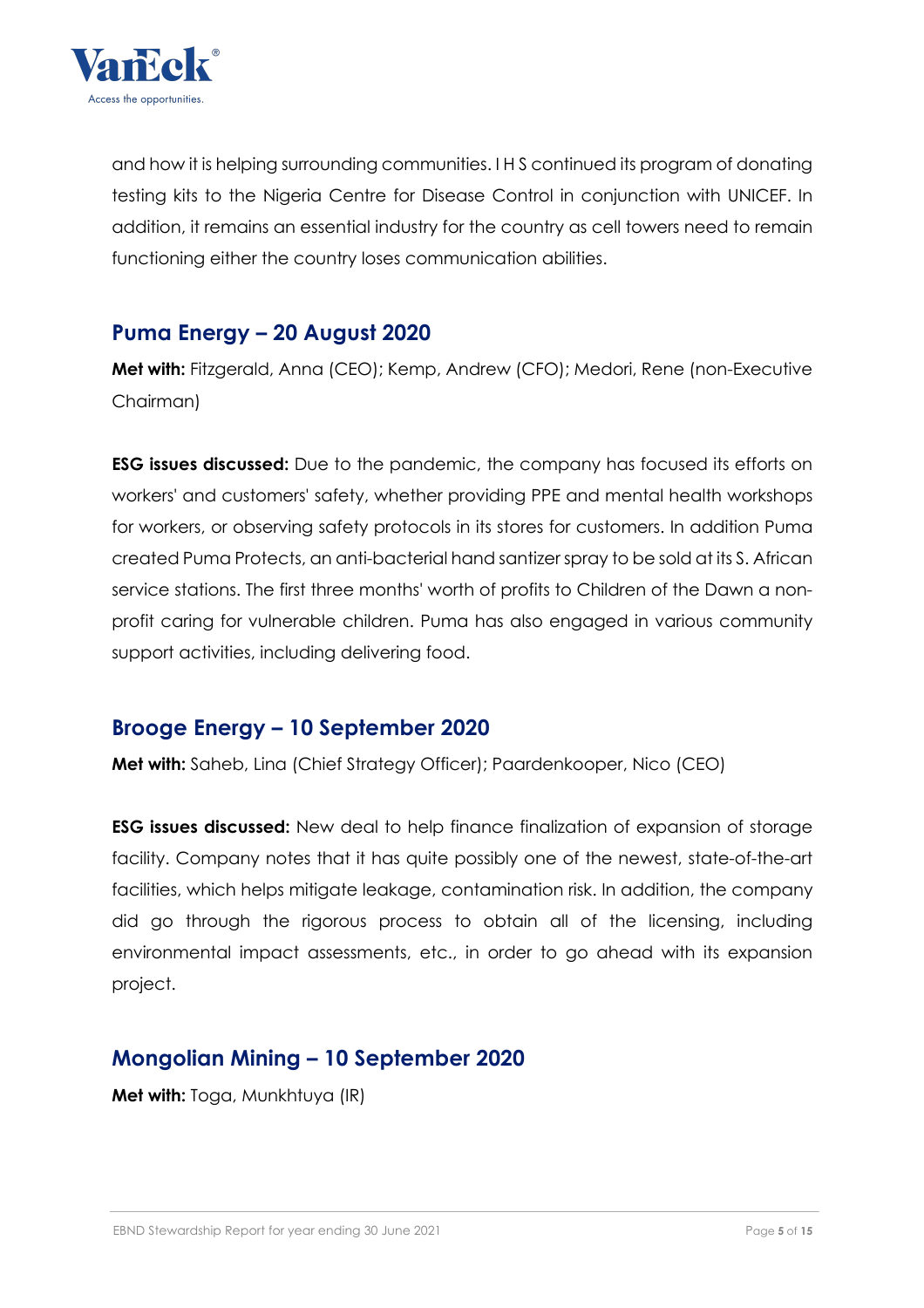

**ESG issues discussed:** Primary reason for the call was to discuss Chinese exports and cash flow generation as it relates to upcoming payments. With that resolved during the call, some discussion of ESG occurred. Co has created a dedicated Board-level ESG Committee that is supposed to assure the company's commitment to ESG-related matters. Co had only one Environmental occurrence in the last twelve months, no fatalities, and no Covid-related cases. It has worked to reduce water withdrawal rates (down 11% over the past year) and has increased its waste recycling. Mongolian Mining also engages in continuous monitoring of the water supply in and around its facilities.

#### **Yuzhou Properties – 23 September 2020**

**Met with:** Chiu, Steve (CFO); Wu, Shikai (Head Corp Fin/IR); Cheng, Yukun (Sr. Assoc Corp Fin/IR); Yang, Zoe (Mgr)

**ESG issues discussed:** Management discussed the company's BBB rating by MSCI and that it was #1 versus its peers in China.

#### **MHP – 23 September 2020**

**Met with:** Sobotyuk, Anastasiya (Head IR)

**ESG issues discussed:** Most of the discussion revolved around the drought in Europe and how it is affecting cash flows.

#### **AngloGold Ashanti – 24 September 2020**

**Met with:** Ramon, Christine (Interim CEO); Kramer, Ian (Interim CFO); Hayes, Rob (Treasurer)

**ESG issues discussed:** In the slide presentation, the company touted the progress it is making in this area. Management noted that it has now been part of the Dow Sustainability Indices' EM component for 4 consecutive years and is in the top 15% versus other companies in the industry. It is also 4th of the 38 global mining companies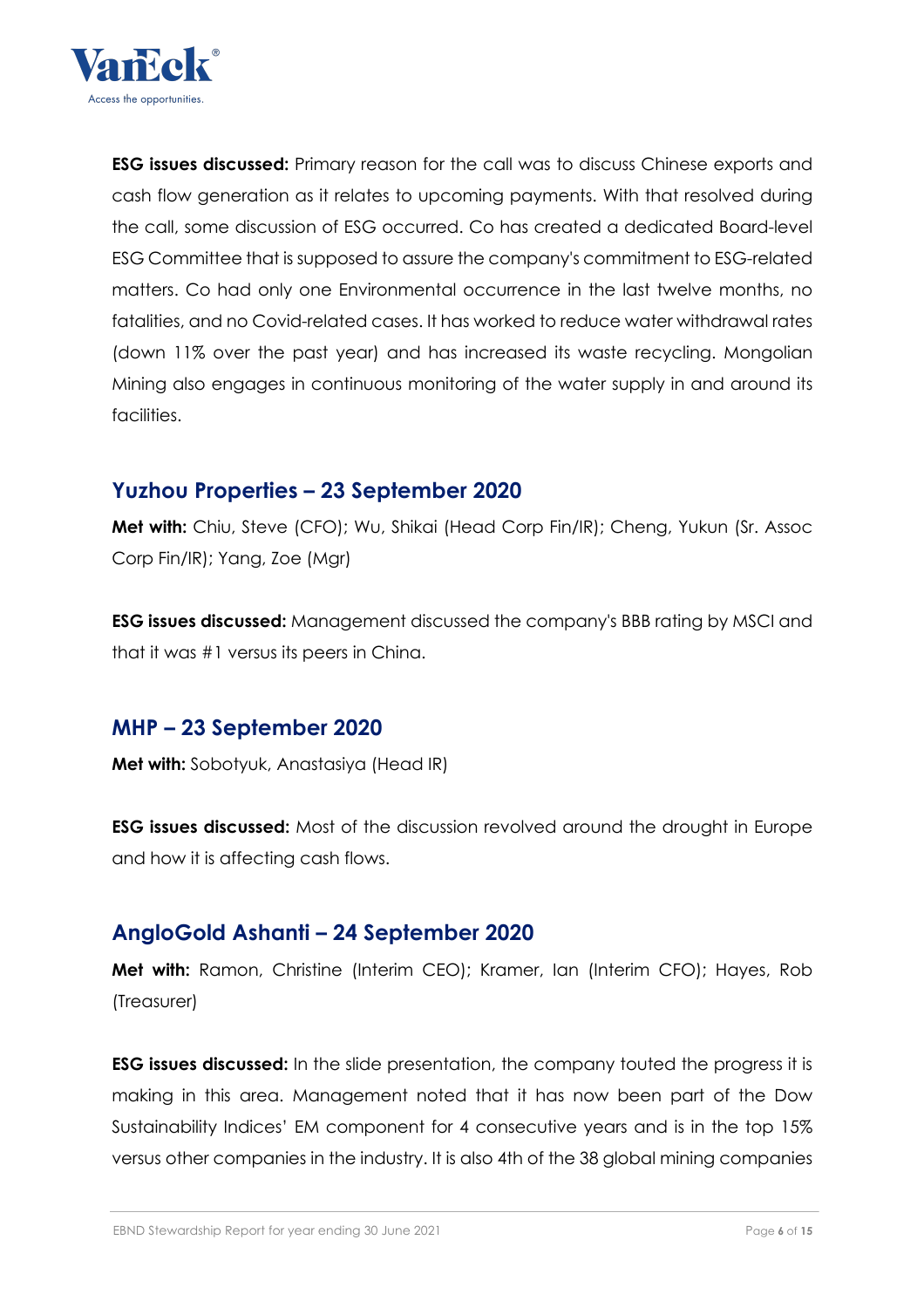

in the the Responsible Mining Index. During the presentation, management noted that for the first time in its history, the company reported zero workplace fatalities in 2019.

#### **Yuzhou Properties – 3 December 2020**

**Met with:** Chiu, Steve (SVP/CFO); Wu, Shikai (Head Corp Fin/IR); Cheng, Yukun (Sr. Assoc Corp Fin/IR)

**ESG issues discussed:** The co is one of the first in China to establish a sustainability structure, including a board-level sustainability committee. Some 83 of its real estate development projects have green building certifications; management expects to have 100% of projects be green buildings w/in 5 years. In addition to its BBB MSCI rating, Yuzhou will also have full CDP disclosure this year for the first time and its green five-year plan has been certified as credible and its Green Bond and Loan Principles has been certified by Sustainalytics. Management is working with GRESB (Global Real Estate Sustainability Benchmark) so that it has a more robust ESG rating framework for 2021.

#### **Metinvest – 3 December 2020**

**Met with:** Kalmykovna, Yana (IR); Makar, Andrey (Mgr Corp Fin); Lyubarev, Alexsandr (Dir Cor Fin/Treas); Rusnak, Christina (Mgr Structured Fin)

**ESG issues discussed:** It is obvious from the presentation that ESG concerns are only more recently on the company's radar. Metinvest, a Ukrainian iron ore and steel producer, knows it scores poorly in ESG, but seems to still be working out a comprehensive plan to meeting investors' demands. It is making some strides, having just published its first ever Sustainability Report for calendar year 2019, so pubished in 2020. Some of the actions the co has taken are good for the environment, like improving efficiencies and modernizing equipment, but these are the kinds of investments that are likely to occur organically.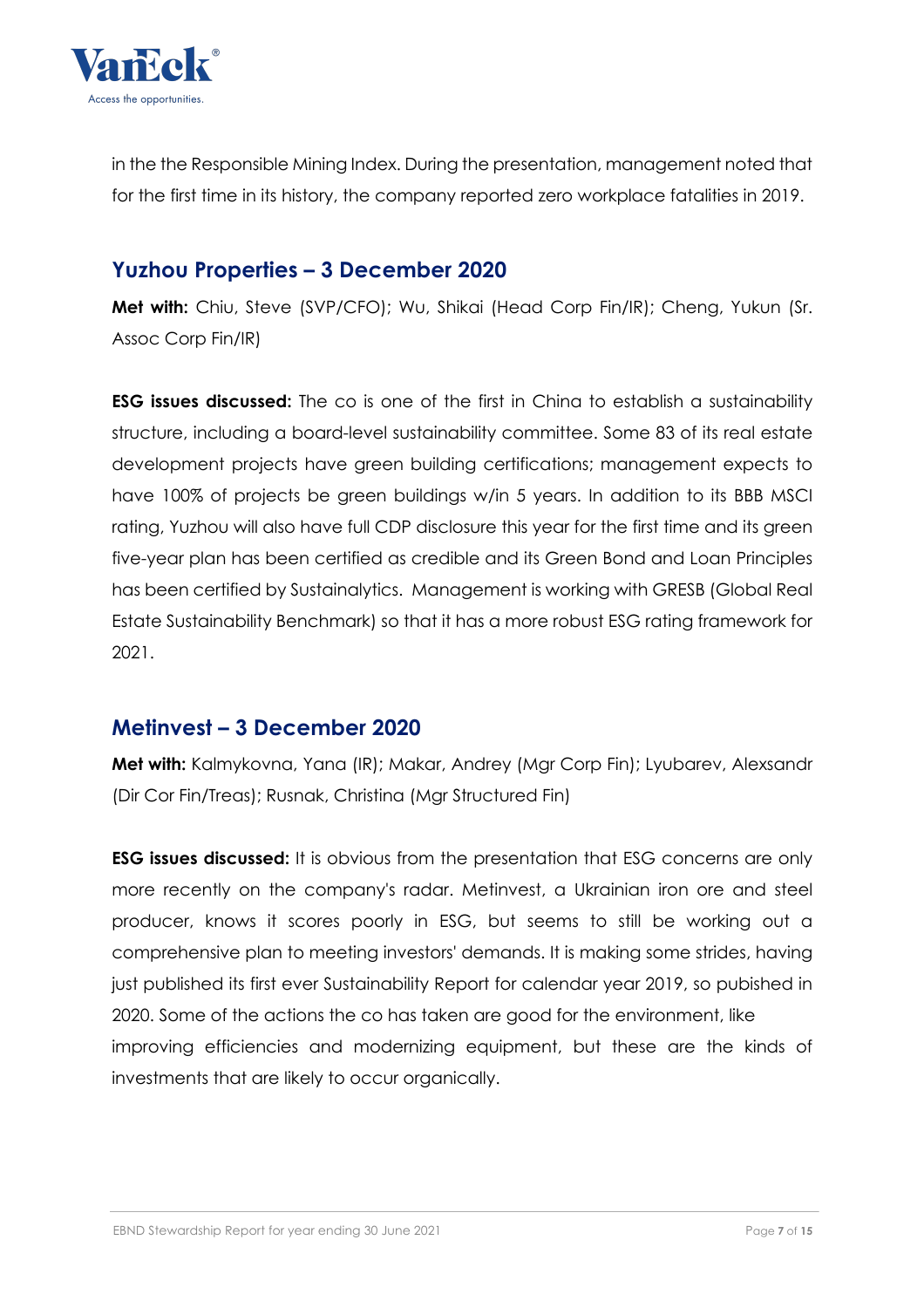

# **Kernel – 3 December 2020**

**Met with:** Iavorskyi, Michael (IR); Kislits, Oleksandr (Consultant)

**ESG issues discussed:** Like Metinvest, it is obvious that some companies are only beginning to see how important ESG considerations are for investors. Indeed, Ukrainian agricultural company Kernel management claimed it did not realize that ESG ratings existed and that it would be answering more and more to investors' concerns in this area. Now that these concerns have come to the fore, Kernel seems to be addressing this, getting a (relatively low) score from Sustainalytics this past October, as well as one from MSCI (BB), signing on to the UN GLobal Compact, and joining the Global Reporting Initiative.

#### **Cemex – 3 December 2020**

**Met with:** Rodriguez, Lucy (Global Head IR); Garza, Alfredo (IR Manager)

**ESG issues discussed:** As expected from such a large, geographically diverse, corporation, operating in an industry that is subject to pretty intense scrutiny in ESG, Cemex is considerably further along in its ESG planning than many of the companies I have met with. Management has already set medium-term, measurable, targets to reach with regard to waste and its carbon footprint. That plan has already been reviewed and verified by the Carbon Trust as being realizable. Not surprisingly, Cemex is further along in its goals in its European operations, but will achieve its global targets over the next 10 years. There is also an even more ambitious 2050 plan, but that can wait.

#### **Amaggi – 19 January 2021**

**Met with:** Pozzi, Dante (CFO); Lopes, Juliana (Dir Sustainability); Biasoli, Rafael (Mgr Fin & Credit)

**ESG issues discussed:** A large Brazilian agri-business involved in growing, trading, processing, and transporting grains globally, Amaggi faces scrutiny because of the history of agricultural land use infringing on protected areas. The company contends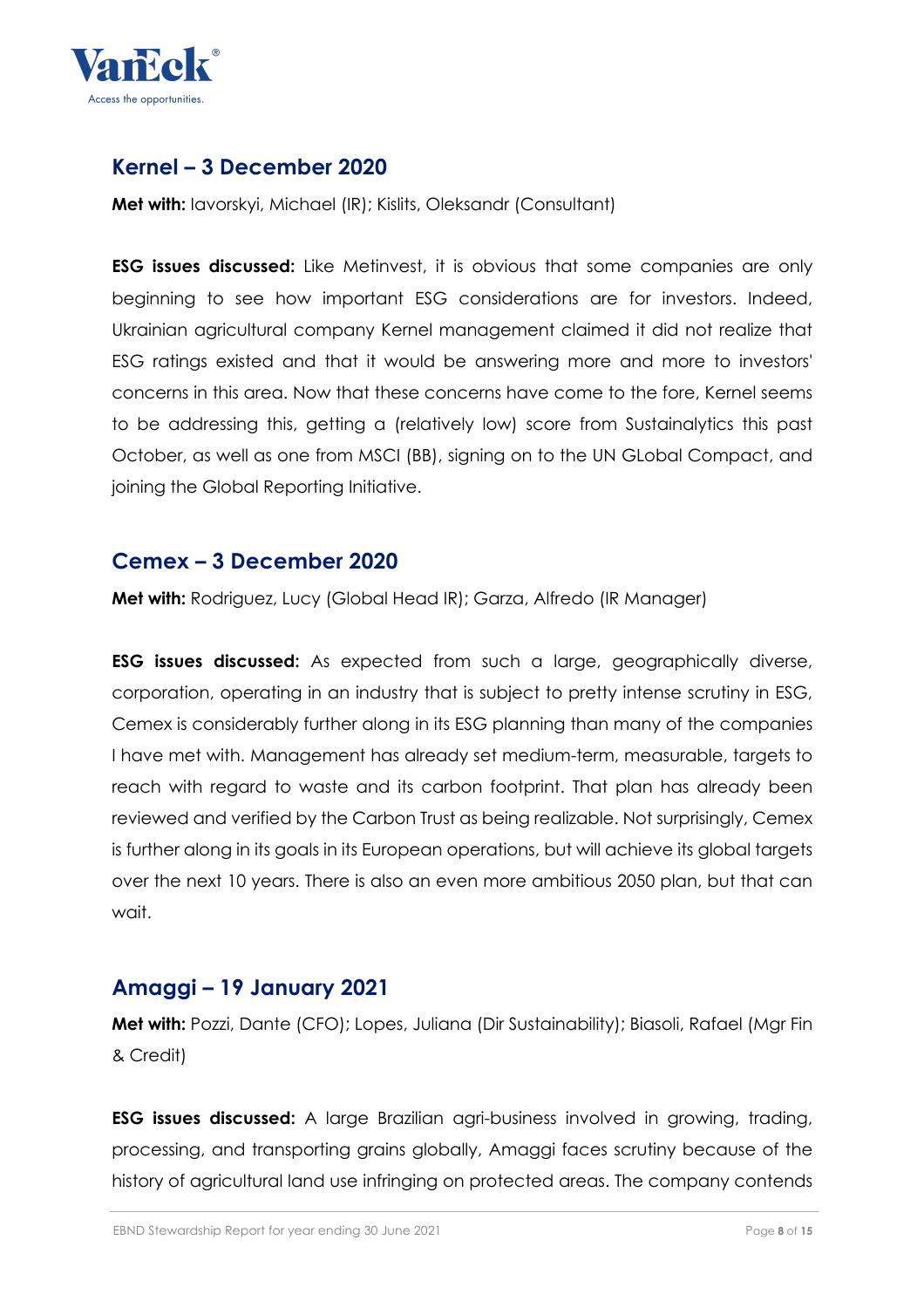

that it only buys products from producers cleared of deforestation (since 2017) and that all of its land holdings are similarly clean. The company has a growing non-GMO business, which it has on its own lands, that way it can control the product from seed to store. As part of its sustainable management program power comes from run of river power plants. The company has committed to produce an annual Sustainabity report in conjunction with the issuance of these new bonds.

#### **Tullow Oil – 22 January 2021**

**Met with:** Evans, Matthew (Senior Investor Relations)

**ESG issues discussed:** Despite it being a Ghana-centric oil and gas company with prices suffering from short-term liquidity concerns, there was some time for discussing an ESG issue, the company's poor flaring record in 2020, as it reported a higher level than 2019. Tullow noted that a poor relationship with the government had led to a decline in gas offtake from the country in 2020 with the subsequent increase in flaring. That problem has been resolved and flaring should decline in 2021.

#### **Atento – 2 February 2021**

**Met with:** López-Abadía, Carlos (CEO); Azevedo, Jose (CFO); Cor, Shay (Treasurer/IR Dir)

**ESG issues discussed:** As an outsourcing call center, Atento's focus is more on the social aspect of ESG rather than the Environmental. That said, the company is trying to make its environmental footprint as small as possible through recycling, more energy efficient offices, with 50% of energy through renewables, even rainwater recycling at some spaces. The co cites its Social credentials, noting 64% of its workforce are females, that it supports employees through training, leading to internal promotions (60% of all promotions), and high employee satisfaction surveys.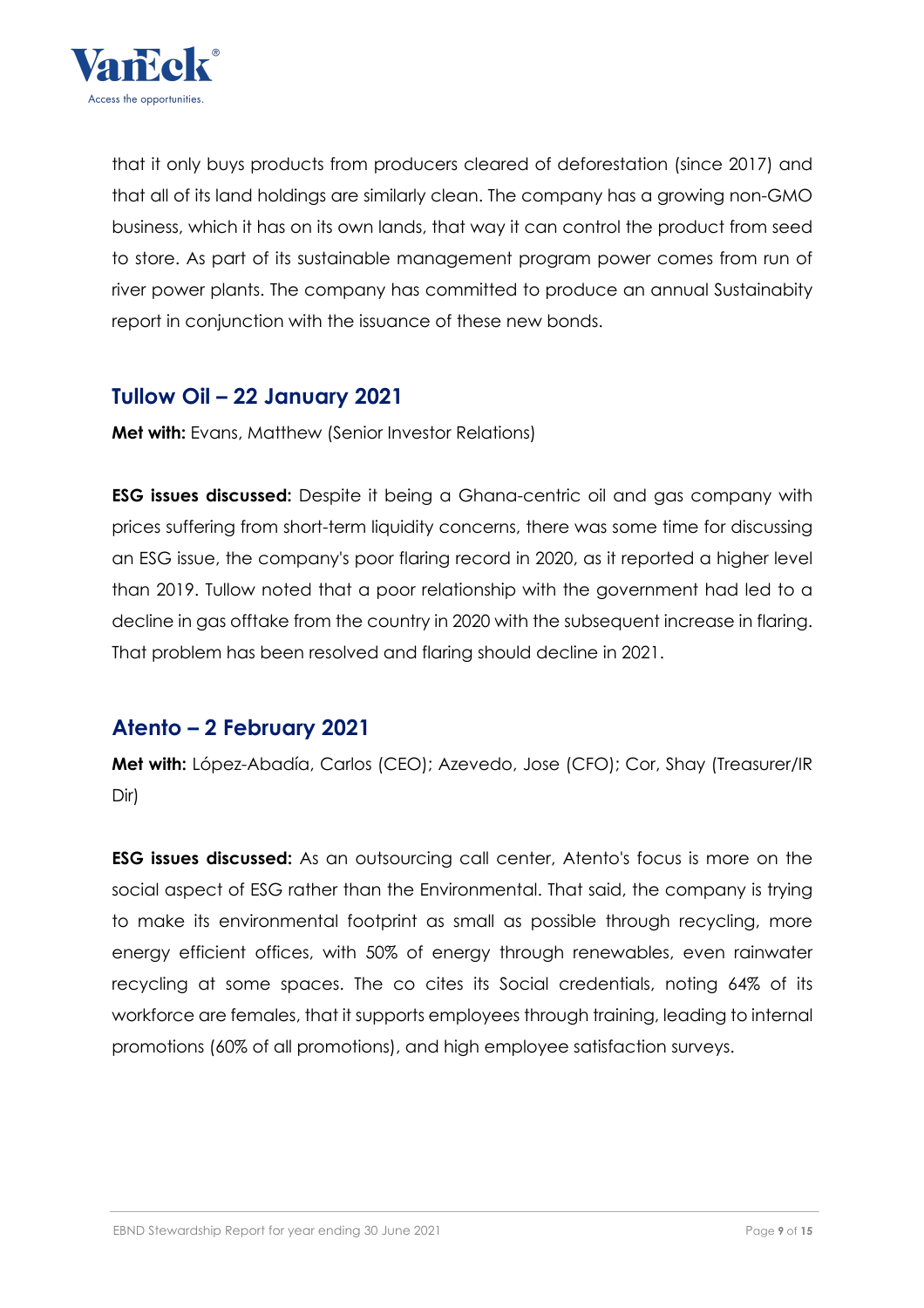

# **Yuzhou – 15 February 2020**

**Met with:** Lin, Sissi (IR); Cheng ,Yukun (Corp Fin/IR); Chiu, Steve (SR VP CFO); Zhang, Sandy (Sr Assoc Corp Fin)

**ESG issues discussed:** Yuzhou began its sustainability task force in 2018. Its focus will be on green building property development. As of the end of 1H20 (FY20 not available yet), some 16mn square meters of property, 110 projects, are certified green projects. Management's target is for 100% of new projects to be certifiable green projects. Yuzhou released a Green Finance Framework, which got a second-party opinion from Sustainalytics, which says it is credible, and has issued two bonds under that framework.

#### **Braskem – 2 March 2021**

**Met with:** Avolio, Rosana (Head IR)

**ESG issues discussed:** Braskem is a Brazil-based, global plastics company. It asks the question, we are part of the problem, so how to fix it? The company has been funding and partnering with recylcing groups to increase participation and allow it to use more recycled material in its single-use products. In addition it is going directly to their customers, like Nestle's to discuss solutions to this problem. Braskem is also a pioneer in the production of bio-based polyethylene, which it continues to grow. It targets achieving carbon neutralilty by 2050 and a reduction of 15% in carbon emissions by 2030. The company is facing an environmental question with regard to a salt mine in Alagoas. Braskem recorded geological anomalies around its salt mining operation. It voluntarily shut down that operation. While investigations are ongoing, It has already provisioned BRL8.8bn for reparations and remediations after an agreement was reached with Federal, State, and local authorities.

#### **Kernel – 2 March 2021**

**Met with:** Iavorskyi, Mykhailo (IR Mgr); Kovalchuk, Yuriy (Corp Invest Dir)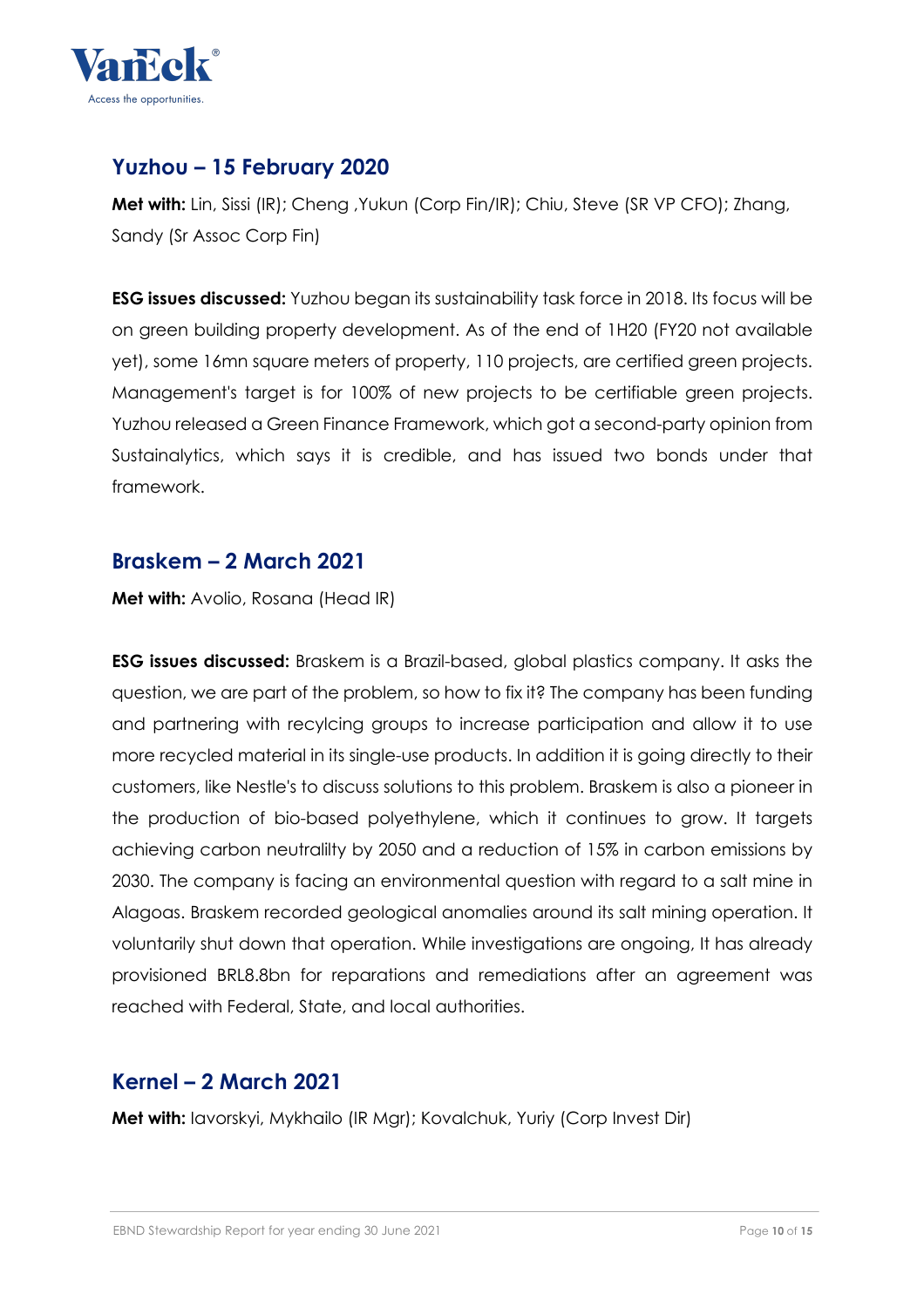

**ESG issues discussed:** A Ukraine agriculture company, Kernel's biggest impact is in being able to plant and harvest more efficiently than the smaller land owners from whom it leases properties. As a result, larger scale production and harvesting result in lower fuel, fertilizer, and water consumption than individual farmers would. The company pointed to its Sustainability report which quantifies those savings, as well as lists other initiatives in which the company is involved locally.

#### **MHP – 3 March 2021**

**Met with:** Rich, John (Executive Boardmember); Sobutyuk, Anastasiya (IR)

**ESG issues discussed:** It appeared that Ukrainian companies are only getting into an understanding and moving toward ESG initiatives more recently. MHP is in the process of reshuffling its board to include more independent directors and expects to have 4 out of 8 non-executive members. It intnds to follow UK corporate governance codes. It is in the process of working with the Carbon Trust and expects accreditation within 12 months. Per the company, it will be the first poultry company with a certification from that group.

#### **Georgia Global Utilities – 3 March 2021**

**Met with:** Akubardia, Ana (IR); Simonishvili, Tina (IR Head); Vakhtangishvili, Giorgi (CEO); Guresh, Giorgi (CFO)

**ESG issues discussed:** Company is a combination water and electric power generation company. Current power generation is from hydro power plants. Investments have begun in other renewables. Basically its business lines are broadly ESG friendly, whether working toward sustainable water policies and wastewater management, or whether discussing power generation. The company has a second party opinion from Sustainalytics regarding its only bond, a green facility placed in 2020 which we bought at issue.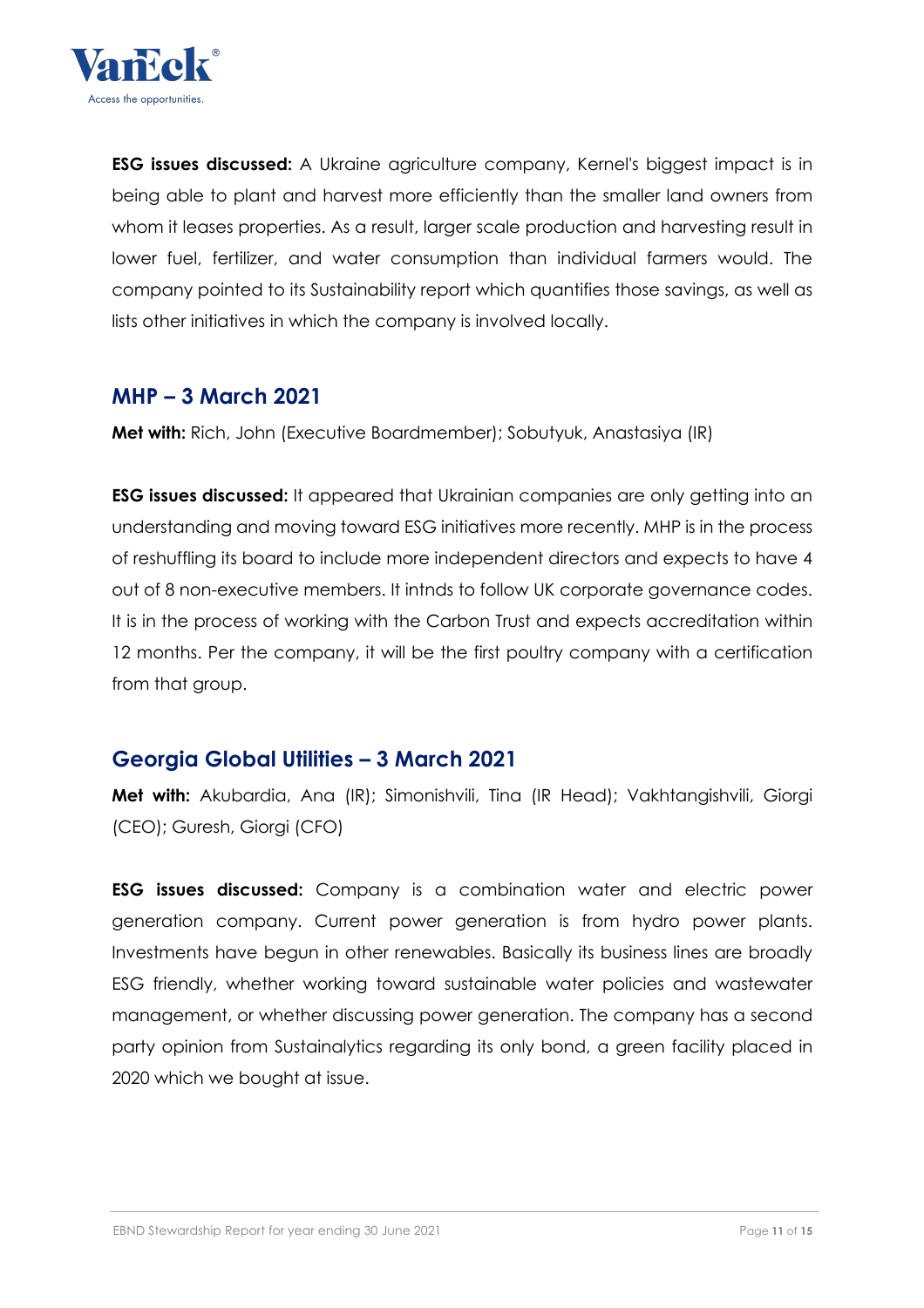

# **Seplat – 23 March 2021**

**Met with:** Brown, Roger (CEO); Onwuka, Emeka (CFO); Okon, Effiong (Exec Dir Ops); Adaralegbe, Eleanor (GM Fin); Marcus, Brian (IR); Tan, Clarissa (Corp Fin Mgr)

**ESG issues discussed:** The company included three pages of ESG information in its presentation material for this new issue, an acknowledgment of the importance of addressing this issue given its business. As the largest, independent, and locally-owned Nigerian oil company, Seplat claims to believe in strong community committment, as shown by using local operators as much as possible, hiring locally, and providing training/skill enhancement for the local population. As mentioned above, it has formed a New Energies group, which will invest in renewables. Management also discussed the transition from diesel to natural gas for electricity generation in the country, in which it will play a large role as it increases its natural gas production - 2/3 of Nigerian power is produced by smaller-scale diesel units, which is crazy (and creates both air and noise pollution, according to Seplat). The government wants to increase the amount generated through natural gas. Seplat presented what is doing with regard to the 17 UN Sustainable Development Goals. The company expects to create its baseline measurement with regard to carbon footprint this year and then develop targets based on that measure.

#### **Atento – 24 March 2021**

**Met with:** Azevedo, Jose (CFO); Cor, Shay (Treasurer/IR Dir)

**ESG issues discussed:** The company discussed ESG/Sustainability initiatives when we participated in the roadshow for its recently-placed deal. Then it spoke about how it was lowering the carbon footprint from offices, promoting and training internally, and touting the significant amount of women employees. At this meeting, management discussed the board structure, which has 5 independent, of a total of 8, members.

# **Braskem – 9 April 2021**

**Met with:** Avolio, Rosana (Head IR); Bregantim(?), Carolina (IR)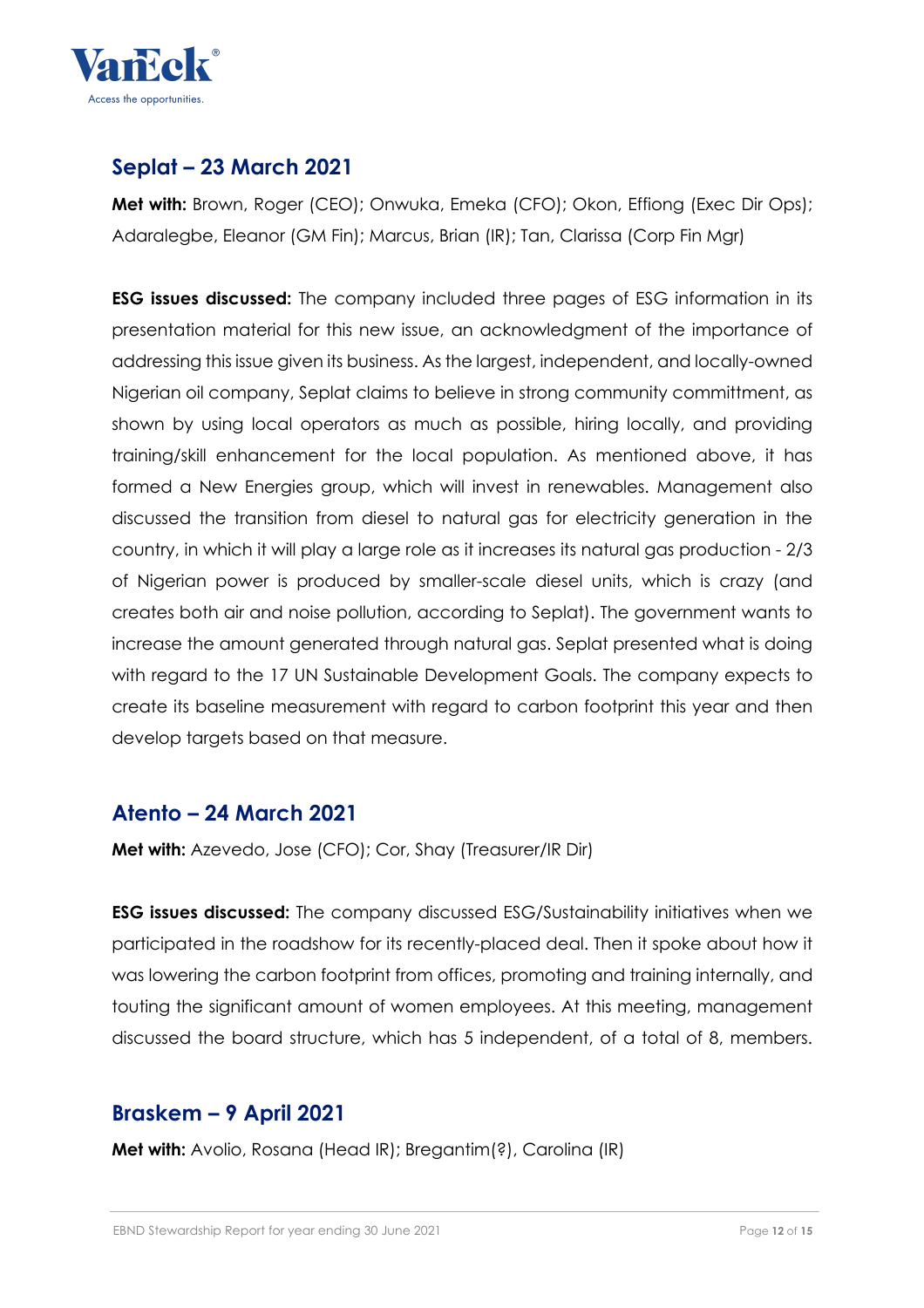

**ESG issues discussed:** Brazilian petrochemical company talked about its "I'm Green Polyethylene", a product made using ethanol from sugar cane as a substitute for polyethylene and related products, which does not require fossil raw materials, and is biodegradable. Targeting carbon neutrality by 2050. Intermediate goal of 15% reduction in carbon emissions by 2030. Co has lowered its naphtha exposure, replacing it with natural gas. The plan is to divert 1.5mn tons of plastic waste away from incineration, landfills, etc, with a target to produce 300k tons of thermoplastic resins and chemicals with recycled content by 2025. 1mn tons by 2030.

#### **Tullow Oil – 3 May 2021**

**Met with:** Isakov, Odilbak; Shukurov, Azizbak; Rajabov, Rustam; Lemuzakov, Kamoliddin

**ESG issues discussed:** Roadshow for this long-standing holding in our portfolio, management did spend some time discussing what is doing on the ESG front. A few pages in the presentation about goals with regard to greenhouse gas emissions, offsetting projects, etc. Of more immediate importance is the ongoing decrease in flaring - perhaps the current, better relationship with the government can lower/eliminate this quicker than the 2025 plan (hopeful here). Ghana desire to increase natural gas participation in the electricity mix is still there. Pandemic has hurt local content; management hopes to turn that around as the situation eases.

#### **Metinvest – 1 June 2021**

**Met with:** Yarchuk, Tetyana (Mgr IR); Kalmikhova, Yana (Head IR); Mykhantso, Yuriy (Sr Mgr Corp Fin); Rusnak, Christina (Mgr Struct Fin); Lyubarev, Aleksandr (Dir Corp Fin Tsy); Makar, Andrey (Mgr Corp Fin)

**ESG issues discussed:** ESG was brought up, and the company did talk about the amount of wastewater it recycles, but more specific data was not forthcoming. In addition, the co has just completed a complete overhaul at one of its steel facilities which will bring it into compliance with European environmental standards at better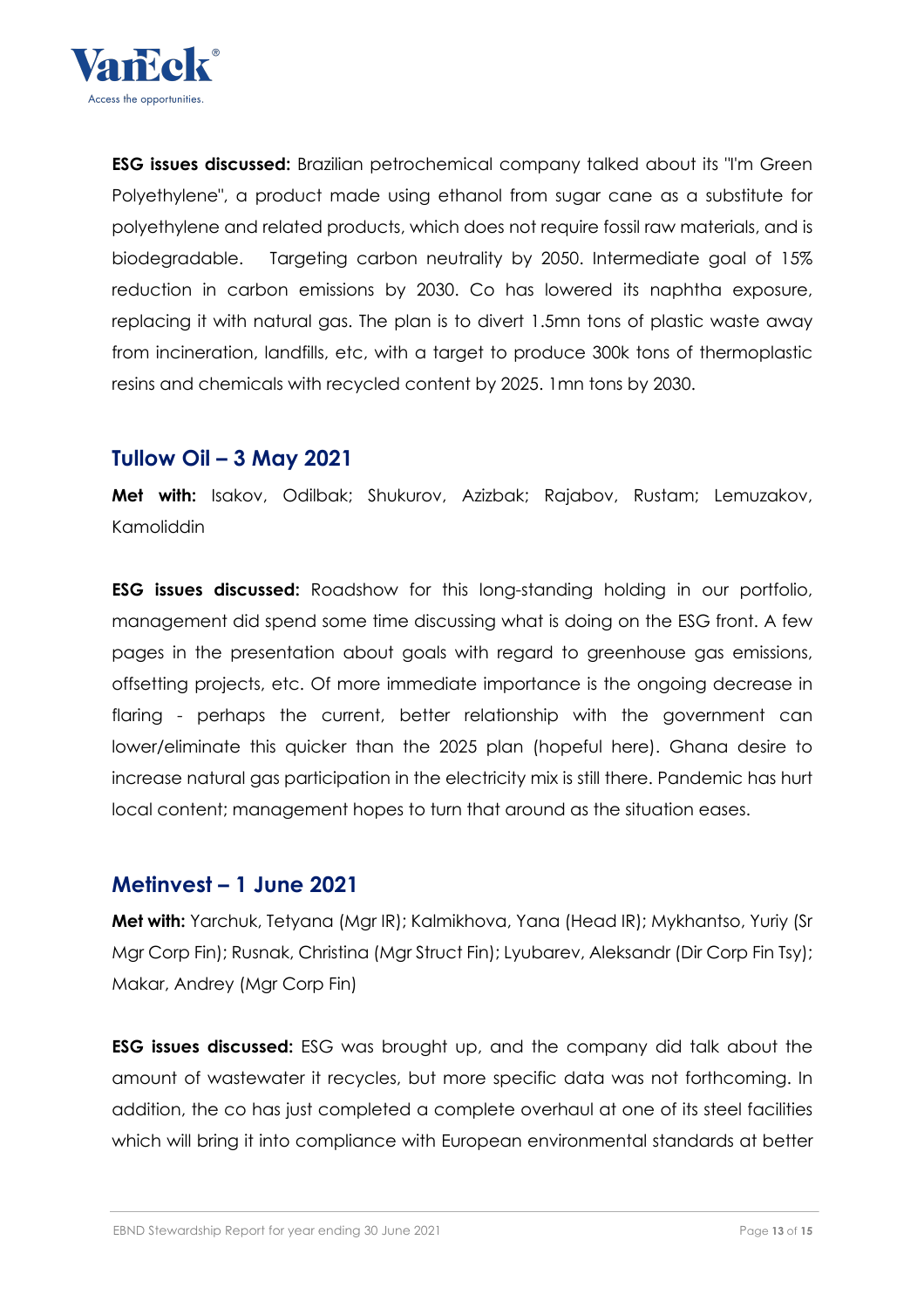

levels than required by domestic legislation. The co, an iron ore and steel producer, knows it scores poorly in ESG, so it has to "step up its game" in this area, in my opinion.

#### **Dar Al Arkan – 1 June 2021**

**Met with:** Abdallah, Hazem (Head IR); Al Saeed, Abdullah (IR Mgr)

**ESG issues discussed:** Dar Al Arkan, a Saudi Real Estate company, has just printed some ESG pages in its 2020 annual report, a first for the company, indicating that it too will be working toward better ESG standards. It has one of the highest percentage of female employees in the Kingdom at 30%. Working within the Saudi climate/environment has made the company conscious, for example, of water usage, as well as making buildings more efficient to lower utility usage. It has issued standards for its contractors and recently did cancel a contract because of ESG considerations (no detail as to what the violation was). Still new, though, there are no set targets set yet.

#### **Georgia Railways – 7 June 2021**

**Met with:** Turnava, Natela (Min of Econ/Sust Develop Georgia); Peradze, David (CEO); Titevinidze, Iraki (CFO)

**ESG issues discussed:** Roadshow for a green bond. Funds to be used to refinance borrowings used to help upgrade and create electric rolling stock at this railroad. Government-owned railway is committed to increasing freight traffic - currently around 20% of total - using lower polluting, more efficient railroads. In addition, it has a mandate to serve travel needs of people in the country through subsidized fares. Serves a social purpose and less polluting that automobile travel. We already owned, participated in the tender, and replenished our position with the new bonds.